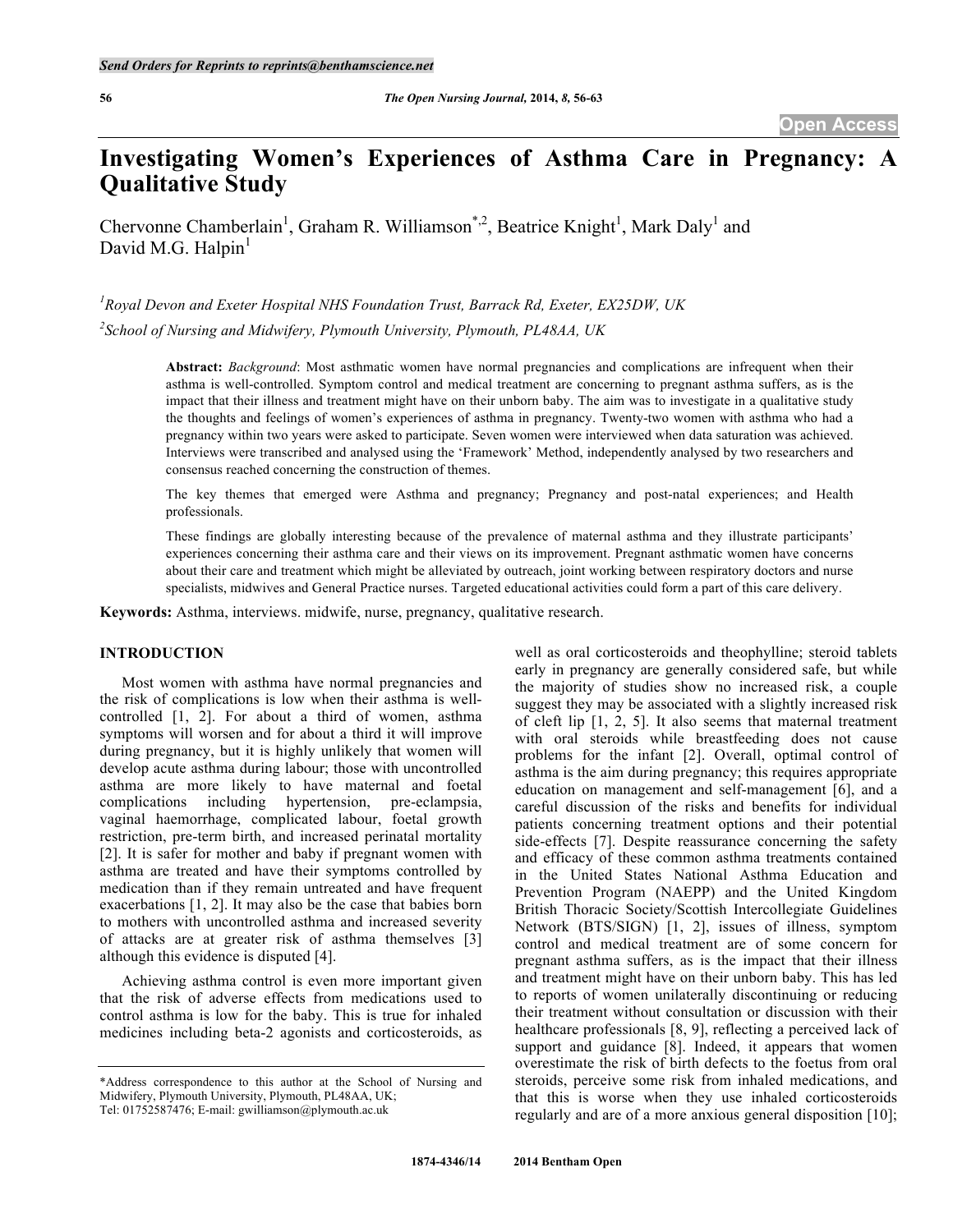it may also be the case that family practitioners are unsure how best to manage asthma in pregnancy for their patients [11].

Although asthma and pregnancy management guidelines [1,2] are widely available, they may not be used as effectively as they could be, with one study indicating that whilst most family physicians considered guidelines useful, 64% admitted that they followed them seldom or never [12]. When educational activities specifically address issues of asthma and pregnancy, significant differences can be made in women's adherence to treatment plans, leading to decreased usage of reliever medications and night symptoms through to improved self-management [13]. An international study also indicated that women want better education and support to help them deal with their concerns [14].

Despite a wealth of research on asthma and pregnancy, there are few qualitative studies illustrating how recently delivered asthmatic mothers felt about their care, support and medication during their pregnancy, and it is in this context that this study sought to hear the voices of women and uncover their perspectives in a qualitative study. The study aim was to investigate in a qualitative study the thoughts and feelings of women's experiences of asthma in pregnancy.

# **MATERIALS AND METHODOLOGY**

There are a small numbers of studies exploring the issues of asthma and pregnancy from the point of view of women themselves, meaning that a qualitative study was justified to explore the issues that concerned the participants themselves. A generic qualitative approach to data collection and analysis was used rather than following prescriptively the tenets of one philosophical qualitative perspective, because a deeply theoretical design was not logistically feasible or necessary to explore the research aims [15]. Generic or narrative qualitative approaches have become increasingly popular in healthcare research and are suited to investigations stemming from clinical practice [16, 17]; this study design allowed the perspectives of asthma care by recently pregnant women to emerge.

Caelli *et al.* [15] argue that generic qualitative research is not a theoretical, but is particularly well-suited to clinical settings where researchers have well-developed clinical questions which are frequently derived from their own personal experience. Thus whilst generic qualitative research still conforms to a constructivist imperative, Caelli *et al.* [15] go some way in recasting the concern with methodological congruence that has been a feature of nursing research to that of broad agreement with epistemological congruence in qualitative research. They further argue that it is important that methods are appropriate for qualitative researchers, as it is the 'fit' between methods and epistemology that is one aspect of the assessment of rigour. Cooper and Endacott [17] argue that certain features of qualitative research are important in establishing rigour, and these are an audit trail, in which researchers keep accurate and detailed records and describe the research process; saturation, whereby the researcher continues to recruit participants until no new data emerge, saying five to eight participants are usually sufficient for a homogenous sample;

inter rater reliability, in which interview transcripts can be reviewed independently, aiming at consensus about their construction of interpretations and themes. Caelli *et al.* [15] further add the need for reflexivity in rigorous research reports, and that in order to ensure credibility, generic qualitative researchers must discuss their theoretical positioning, show the congruence between methodology and methods; the strategies used to establish rigor; and the analytic lens through which the data are examined. These issues of rigour and credibility will be analysed in relation to the conduct of this study in the discussion section.

Semi-structured individual interviews were used to collect data as these are best used for research that focuses on the knowledge, beliefs and attitudes of participants and are particularly useful in generic qualitative research as they allow flexibility during the interview if a participant introduces a topic earlier than anticipated, or digresses into interesting areas that the researcher had not anticipated, or where clarification is required [16]. There is the added advantage in semi-structured individual interviewing of minimising any potential disclosure of sensitive issues between participants that might have been an issue on a focus group situation, whilst at the same time allowing us to collect the in-depth data that were required to understand the issues more fully.

# **Ethical Issues**

Ethical approval was obtained from the local NHS National Research Ethics Service (NRES) Committee and sponsorship and governance approval were provided by the NHS foundation trust in which the study took place. Women gave written informed consent and were guaranteed ethical protection by ensuring that they were free to withdraw their data at any time, non-participation would have no impact on their care, their data were made anonymous, held securely, and that they understood the purpose of the study and its implications. Women were offered the option of being interviewed at home or at the hospital site. All appointments were made at the women's convenience and the interviewer is female (CC).

# **Participants and Sampling**

Participants were recruited from the records of the NHS foundation trust hospital respiratory department, and contact was then made by the lead researcher (CC) by letter and phone calls to arrange suitable times for the interviews. Sampling was purposive in order to access those women with the experiences necessary to investigate the research aims.

Eligibility criteria were:

- Confirmed diagnosis of asthma.
- Recent pregnancy up to 2 years previously.
- Current, ex and non-smokers.
- Willing and able to provide informed consent. Exclusion criteria were:
- Unable to give informed consent.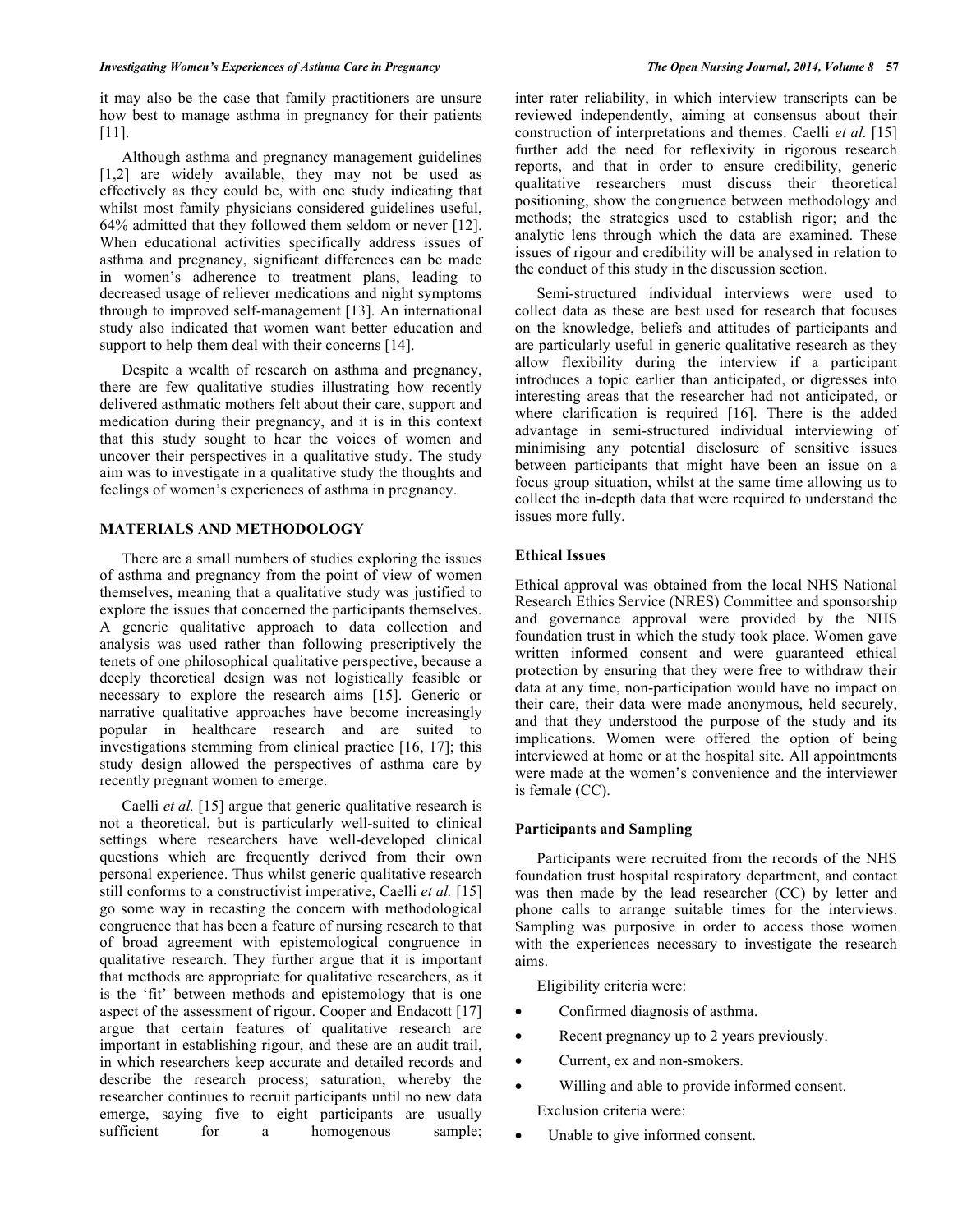| Table 1. | Semi-structured interview schedule. |
|----------|-------------------------------------|
|          |                                     |

| <b>General Area</b>                     | <b>Examples</b>                                                                                                                        | <b>Might Lead to</b>                                                                                                                                             |
|-----------------------------------------|----------------------------------------------------------------------------------------------------------------------------------------|------------------------------------------------------------------------------------------------------------------------------------------------------------------|
| Perceptions about having Asthma         | Time since diagnosis?<br>Perceptions of severity?<br>Otherwise healthy?                                                                | How they perceived the diagnosis<br>Activities they might avoid<br>Self image?                                                                                   |
| Management activities and<br>attitudes  | Clinic attendance?<br>Health professionals seen?<br>Medication use?<br>Special advice?<br>Advice from elsewhere, e.g. family, friends? | Value of regular monitoring<br>Medications in general and alternatives?<br>Compliance<br>Surrounding / informal knowledge                                        |
| Pregnancy as an additional<br>condition | $1st$ pregnancy?/ previous problems<br>Any change in asthma (either way)<br>Any particular concerns                                    | Expectations<br>Own monitoring process<br>Directly addresses information gaps                                                                                    |
| Delivery experience                     | Where did you deliver?<br>Mode of delivery?<br>Post natal experience?<br>Support given during and after birth                          | Impact of significant experience,<br>Perceived impact of asthma on delivery experience.<br>Provision of info and practical support during intra and post-partum. |
| Aspects of child rearing                | General plans<br>Breast feeding<br>Infant asthma                                                                                       | Previous advice<br>Information gaps<br>Contact with health professionals?                                                                                        |

### **Procedure**

Twenty-two women with asthma who had had a pregnancy within the last two years were invited to participate. Seven women were interviewed when data saturation was achieved. Data collection took place between March 2012 and September 2012. The interviews lasted approximately one hour, but were not artificially truncated or prolonged past the point at which an interviewee was ready to finish. The interviews were semi-structured using a schedule of areas to be addressed (see Table **1**) but focused on the concerns of the interviewee to guide the order and length of discussions and the introduction of additional topics. With the women's permission the interviews were tape-recorded, and the recordings transcribed verbatim except that names and identifying features were omitted to preserve anonymity.

### **Data Analysis**

The transcribed digital recordings were analysed using the recognised qualitative approach from the 'Framework' Method [18]. This process was designed in order to make the development of coherent concepts more manageabe from the mass of data in the form of text which results from qualitative data collection. Ritchie *et al.* [18] outline the following steps: Familiarisation and construction of initial themes or concepts. Here, the researcher takes a general overview of the data and starts to build a preliminary picture of the themes that might evolve, noting commonalities between data. It is useful although not essential that the researcher conducts all the interviews, as a general level of familiarisation will already be evident. In this study, CC conducted and transcribed all the interviews her self, so was

very familiar with the data, and she further immersed herself in the data by listening to recordings before completing the analysis.

The next step is indexing, labelling and tagging the data, and here the researcher constructs links between categories by sorting them according to levels of generality and employing a hierarchical structure so that themes and subthemes start to emerge. Notes were applied by CC to this study's data and themes were manually grouped and collected on paper, so that a chart or pictorial structure was created that could be shared, discussed and agreed between CC and GW, so that these relatively raw data were sorted by theme or concept. This latter step summarises or synthesises the data, reducing its volume as well as identifying its essence. In this stage, CC and GW maintained the participants' voices by illustrating the emerging themes with verbatim quotes. As a last process, data were subject to descriptive analysis, where the themes are refined and finalised. CC and GW met at the end of the analytical process described above, reassessed and re-evaluated the themes based on their separate analyses of the data, and as a result the final thematic analysis was developed and agreed.

### **RESULTS**

### **Characteristics of the Sample**

Of the seven who took part, two were first time mothers, five had a family history of asthma, and two had previous hay fever. For four mothers, their asthma worsened during pregnancy whilst for three, their asthma improved. Three interviews took place in the respiratory clinic and four at home. The interviewee's baby was present in six of the interviews.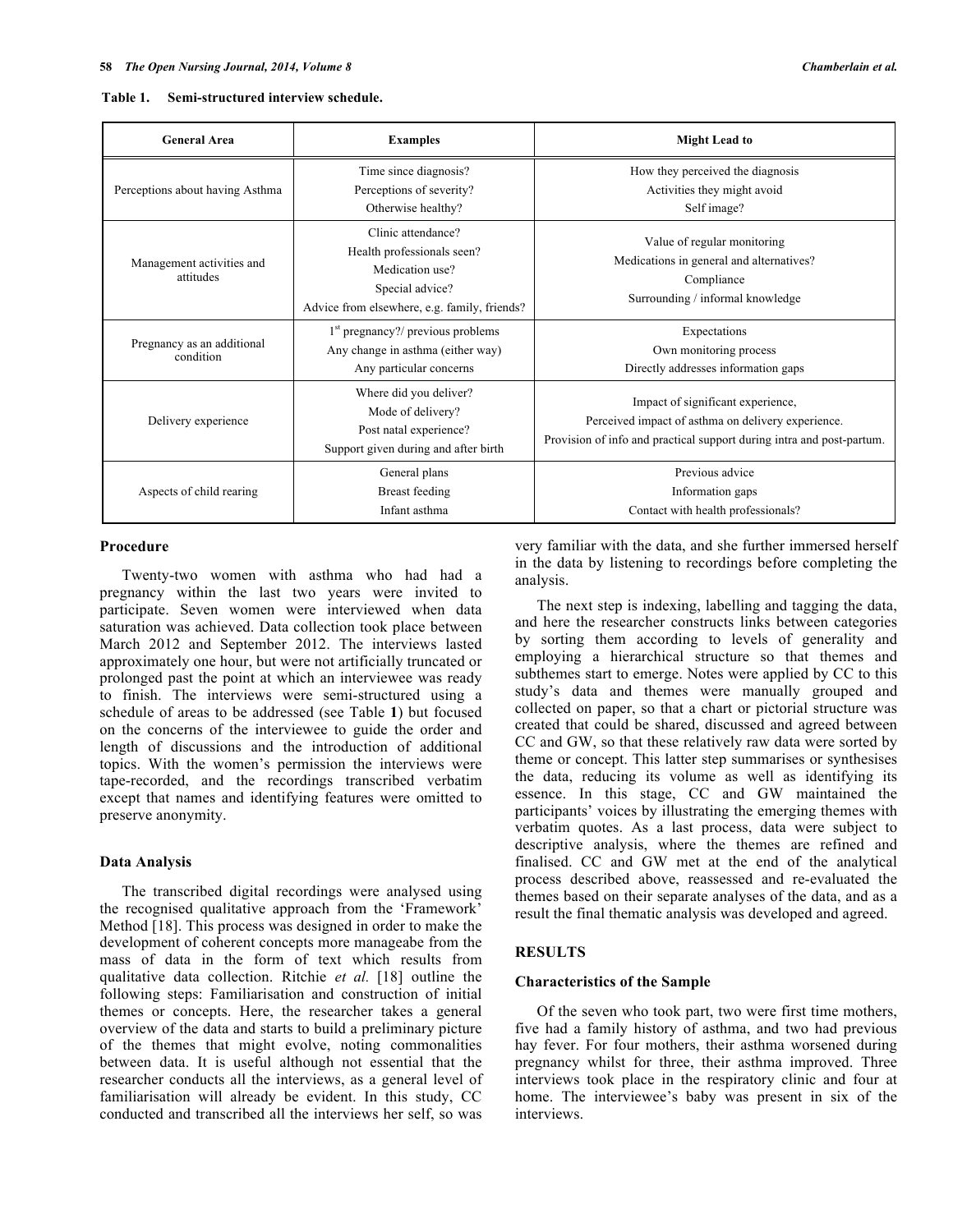| <b>Theme</b>                         | Sub-theme                                                                                                                                                                                                                                                |
|--------------------------------------|----------------------------------------------------------------------------------------------------------------------------------------------------------------------------------------------------------------------------------------------------------|
| Asthma and pregnancy                 | Self-management including fears;<br>lack of recognition of symptoms;<br>poor knowledge of inhaled therapy;<br>risk factors;<br>anxieties including drugs, procedures, risks versus benefits;<br>general understanding of asthma;<br>concealing symptoms. |
| Pregnancy and post-natal experiences | Impact of exacerbations on baby;<br>changes to asthma;<br>post-natal experience;<br>breastfeeding benefits.                                                                                                                                              |
| Health professionals                 | Lack of regular contact;<br>midwife support;<br>interaction with healthcare professionals;<br>education.                                                                                                                                                 |

### **Themes and Sub-Themes**

Table **2** indicates the themes and sub-themes that emerged from data analysis. The themes were Asthma and pregnancy; Pregnancy and post-natal experiences; and Health professionals.

### **Asthma and Pregnancy**

Those women whose asthma worsened reported fears and difficulties associated with self-management in the community, creating serious anxiety states for them when they could not breathe during exacerbations. For example:

> I just couldn't get air in and ended up with having a few panic attacks as well, because I couldn't…It was frightening I suppose, that's why. APO7.

> I actually thought I was dying. It was horrible. APO6.

> So that makes you panic. Which then obviously brings on…more anxiety. And then you can't breathe again…I ended up in quite a serious situation and I was really frightened. AP01.

This anxiety was worsened when they did not recognise or fully appreciate the meaning or severity of their symptoms:

> I didn't realize it was asthma really, I didn't think about it, I don't know, I just got on with it. I would just go up a hill and start puffing…I really just thought I was unfit or something because I was heavier and pregnant and it was just the weight, I didn't really think about it. APO7.

I didn't really know what was happening you see I thought it would just go away…because I was pregnant and there was nothing you could do and I would just have to see it through. AP05.

It was clear that some of the women did not understand how their medications worked or what they were for:

> The brown inhaler just wasn't effective, they tried me with a round purple one…and I had a red and white one…the twisty one, well I couldn't get anything out of that. I don't think I'd got enough suction to get anything out of it. AP06.

This lack of understanding contributed to their anxieties concerning drugs:

> Obviously the word steroid makes you think, "Oh my God, big baby". APO1.

> I didn't really know if I should be stopping that medication. That was my main concern. And the GP didn't really know and just said stop it. APO2.

> I would be very cautious about what I would take but I would look into it a lot before I took anything. APO4.

> I think another thing was that after I had [baby's name] I heard something on the news about inhalers being linked to birth defects. Because I already had her it didn't bother me…but I think if I had been pregnant and seeing that I would have been worried. AP05.

The women's anxieties included medical procedures, particularly X-Rays and their impact on the baby, but others decided that the benefits outweighed the risks when baby might be starved of oxygen.

> But obviously if you can't breathe and are getting into real trouble then you have to do something, then you'd have to weigh it up but if you can't breathe and you keel over then it's probably not good for your baby, they need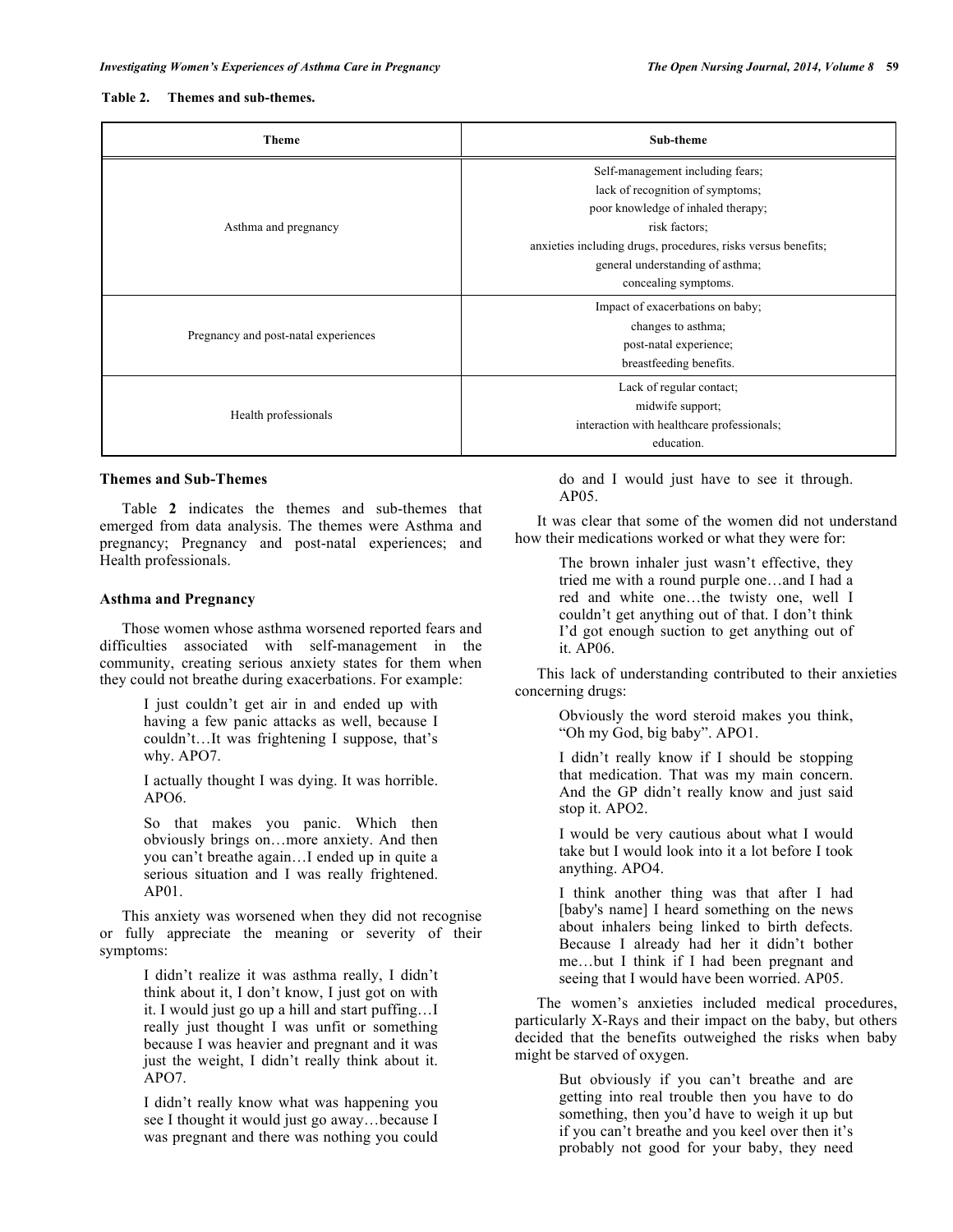oxygen… they are not getting any oxygen, then it's stupid not to give in. APO7.

Like the night I came into hospital I had to have a chest X-Ray and I got really worried about that but they said ... well, with you not well the baby could be worse so I had to have it done and I hoped that [baby's name] was alright. APO5.

Some women identified that their husband or partner had no understanding of asthma; coupled with others' lack of understanding this made them conceal their symptoms with potentially serious consequences:

> [My husband], he's away with the fairies, he doesn't see anything ... he doesn't really see past those kind of things…he just lets me get on with it. APO4.

> [My husband], he'd have just told me to get on with it. APO6.

> That day at work everyone was saying I looked terrible and I felt terrible, couldn't walk very well…I just thought I'd got a cold…My husband doesn't do illness well so I just got on with it. AP05.

> Because he [the woman's partner] doesn't have it he doesn't understand. He doesn't realize how bad it can be and how scary it can be he doesn't think about it. AP07.

> It is quite frustrating because I don't want the children to see me like it either so I tend to try and hide it away from them if I'm having a bad day. APO4.

# *Pregnancy and Post-Natal Experiences*

The women were very concerned about what impact their exacerbations might have on the baby after it was born. For those whose asthma had improved during pregnancy, this respite was considerable and enjoyed:

> [My asthma] stopped completely, it was like a miracle cure. I think I used my blue inhaler twice throughout my whole pregnancy. I stopped using the brown one and never had any symptoms at all. AP04.

> I felt the healthiest I'd ever felt with my asthma… I went throughout my pregnancy, all the time I was breast feeding for  $13 \frac{1}{2}$  months without a cold, cough and I didn't require any antibiotics or any steroids. AP02.

However, postnatally, their asthma returned:

The week I had him it came back straight away…I think personally that its hormones…As soon as I had him it just seemed to come back. AP04.

Then when I stopped breast feeding and started getting periods again and I don't know if this is a coincidence but then my chest started playing me up again. AP02.

Those whose asthma worsened were unprepared for this, and were taken aback by the severity of their new symptoms:

> During the pregnancy it got worse very, very quickly and wasn't under control. AP01.

However, for this woman, the asthma improved immediately after delivery.

> Afterwards I felt so much better. You know the minute he was born… I had my first dip about a week or two after he was born. But immediately after I was fine. AP01.

> When I was younger it was always on exertion that I would get asthma problems …but it was mild then with my first pregnancy, it became quite moderate, and after the second pregnancy it became quite severe and I ended up in hospital. AP07.

The women clearly identified that there were benefits to their breast feeding, believing it could protect their babies from allergies and asthma.

> [Breast feeding] is the best thing for them and I know that if you breast feed there is less chance of them getting things like asthma and eczema and all the nasty allergies and things … all of my nieces and nephews were bottle fed and all of them have got quite a lot of different minor health problems…whereas [my children] have not got any. APO4.

Obviously knowing that breast is best for your baby…I know that it is so good and I am hoping that it will prevent allergies for [baby's name] in the future and maybe asthma as well. AP02.

# *Health Professionals*

These women did not generally have regular contact with community practitioners, either GPs or practice nurses, who may have had an understanding of their asthma. Whilst such staff were accessible if necessary, there seemed to be no management plans in place to monitor pregnant women with asthma.

> No I never saw my doctor … I think I saw my GP once actually when I was pregnant. I think I was due to see the GP the day I came into hospital instead. AP05.

> I saw her once [the Practice Nurse] when I originally was diagnosed and I didn't see her again because I was pregnant and everything seemed to have settled down. And then I went back to see her again when it seemed to come back again. AP04.

> Whenever I needed to see him [GP] I just rang and he saw me that day…he just said play it by ear really. AP06.

Midwives were described as supportive, but paid more attention to pregnancy issues than asthma: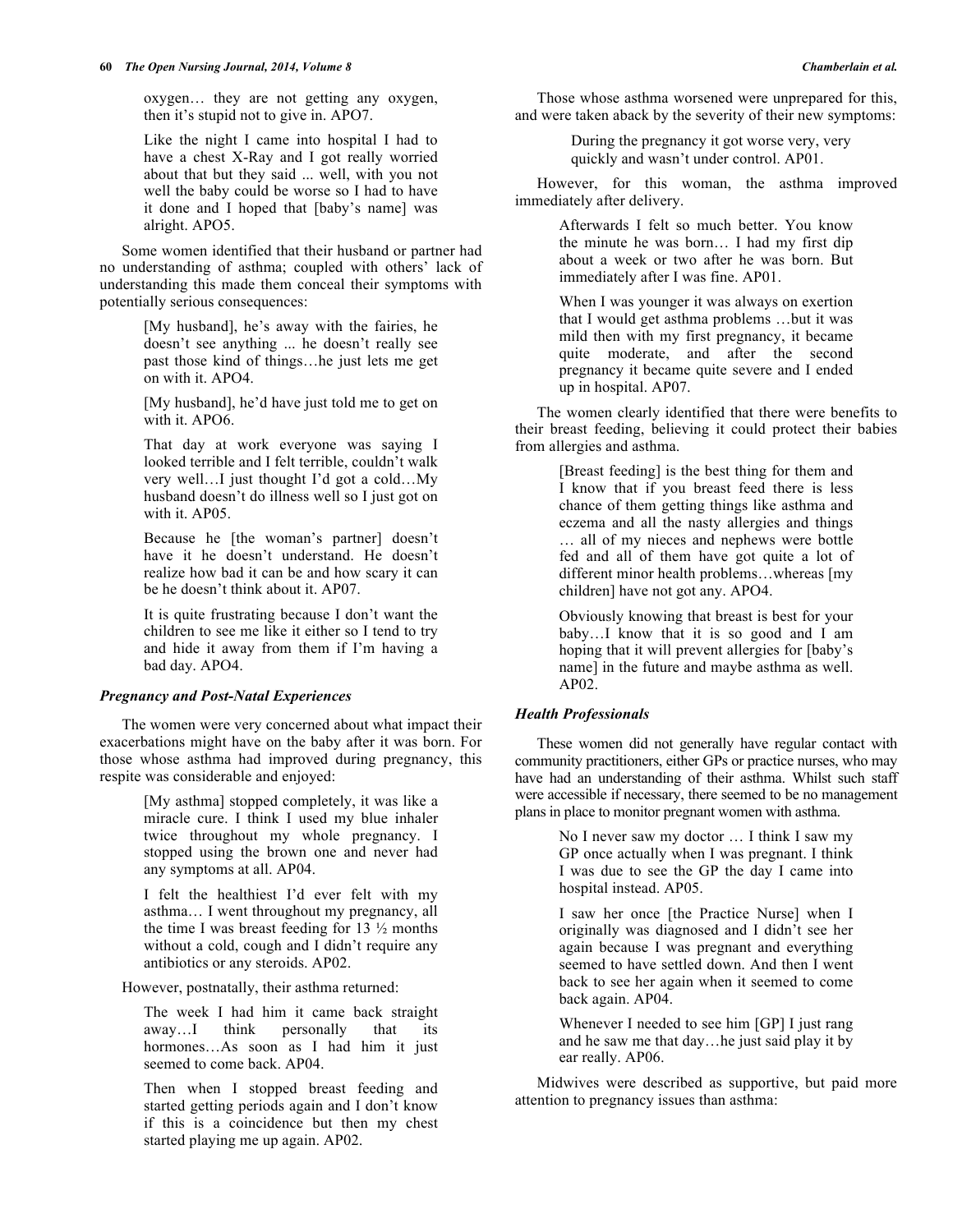# *Investigating Women's Experiences of Asthma Care in Pregnancy The Open Nursing Journal, 2014, Volume 8* **61**

They did ask me my medical history but that was it really. They concentrated more on the baby. AP02.

Half the trouble is the midwives don't know... She said to see the GP the next day. AP05.

[Midwives] ask you what they know about. I don't think asthma is particularly one of them…They were really good but they didn't mention asthma. APO7.

It put my mind at ease and then they did a scan or just listen to the heartbeat. [The midwives] came around every day to reassure me. AP01.

I was on two monitors, one for me and one for [baby's name] so I knew he was still OK. AP03.

Some of the women described serious delays in obtaining acute care when their exacerbations of asthma required admission.

> He took me to the Medical Assessment Unit and the stupid receptionist up there she put it down as shoulder pain rather than chest pain so I sat up there for about an hour. AP06.

> They left me for about two hours out of breath and no one would give me a nebuliser or anything to help me ... The first doctor he saw the X-Ray and said it looked like I had an infection and they were going to treat me for that and then the next one said "you don't appear to have an infection"…and the third one said "I think it's probably asthma" and started me on that route… but they still weren't giving me anything until the day after. AP07.

Once admitted to hospital they appreciated the care given by medical staff and respiratory nurses.

> The Consultant was good when he came to see me, he said he thought it was asthma and gave me the Symbicort [a combined preparation of inhaled steroid and bronchodilator] and the blue one and said "do you know much about it?" He said [he would] get the Respiratory Nurse to come and see me and talk to about it. So that was helpful from then onwards. But before that no one really said much, they were trying to work out if it is [asthma] or not. APO7.

The women wanted more education so that they could understand what was happening to them:

> If you are an asthmatic before you get pregnant you should be aware of the seriousness of the severity of asthma because I just thought it was just two puffs of an inhaler and it will be all better. AP01.

> I think a leaflet would be good. Just a basic leaflet and obviously I do have some knowledge but for people that don't have knowledge, I think just a basic leaflet about

asthma in pregnancy and maybe some dos and don'ts. You know, or who to contact if you have any questions. I just think that would be good. AP02.

I think that if I had been warned that things might change, obviously there is nothing I could have done to stop it but I could have been aware and expected it and not panic as it really took me by surprise and I was quite scared. AP01.

If you know you've got something then you know what to do about it. I wouldn't just think "now I will just ignore the symptoms getting worse" I would have a plan…I would try to stop it getting to that terrible state. AP07.

# **DISCUSSION**

It is clear from this qualitative study that the women who took part have concerns about their asthma and its relationship to their pregnancy, their clinical care, prognosis and treatment that are strikingly similar to international literature on asthma and pregnancy; in particular, they were concerned about the impact that their asthma might have on their baby, and weighed up the risks of medications and procedures before deciding to have them, which is safer than discontinuing treatment [1, 2].

It is also clear that despite national and international guidelines [1,2], and recommendations from other research studies [6] personal management plans were not being used and monitoring of pregnant asthmatic women as recommended did not occur. Issues of illness, symptom control and medical treatment concerned this study's pregnant asthma suffers, as did the impact that their illness and treatment might have on their unborn babies, but whilst this study's participants did not speak about unilaterally discontinuing or reducing their treatment without reference to their healthcare professionals as had been the case in other studies [8, 9], they did want greater support and guidance and asked for education so that they could better understand what was happening to them. It seems as if primary care staff in this study were unsure how best to manage asthma in pregnancy for their patients, as has been previously reported [11]: this knowledge gap was convincingly reported by this study's participants, and the authors concluded therefore that asthma and pregnancy management guidelines were not used effectively with these women [12]. Due to the fact that this study was carried out at a single site, it is not possible to say whether this is the case nationally and further research to clarify whether this is the case is warranted.

If there is a knowledge gap relating to community practitioners' understanding of asthma and pregnancy, it seems likely therefore that adherence to treatment plans could be improved so that self-management recommendations in the UK might more closely be aligned to the UK BTS/SIGN guidelines [2]. If this was achieved, it has the potential to produce reductions in drug usage and complications [13,14]. Help for pregnant women to understand and manage their asthma is particularly important as it has been shown that women with an increased perception of control over their asthma and reduced anxiety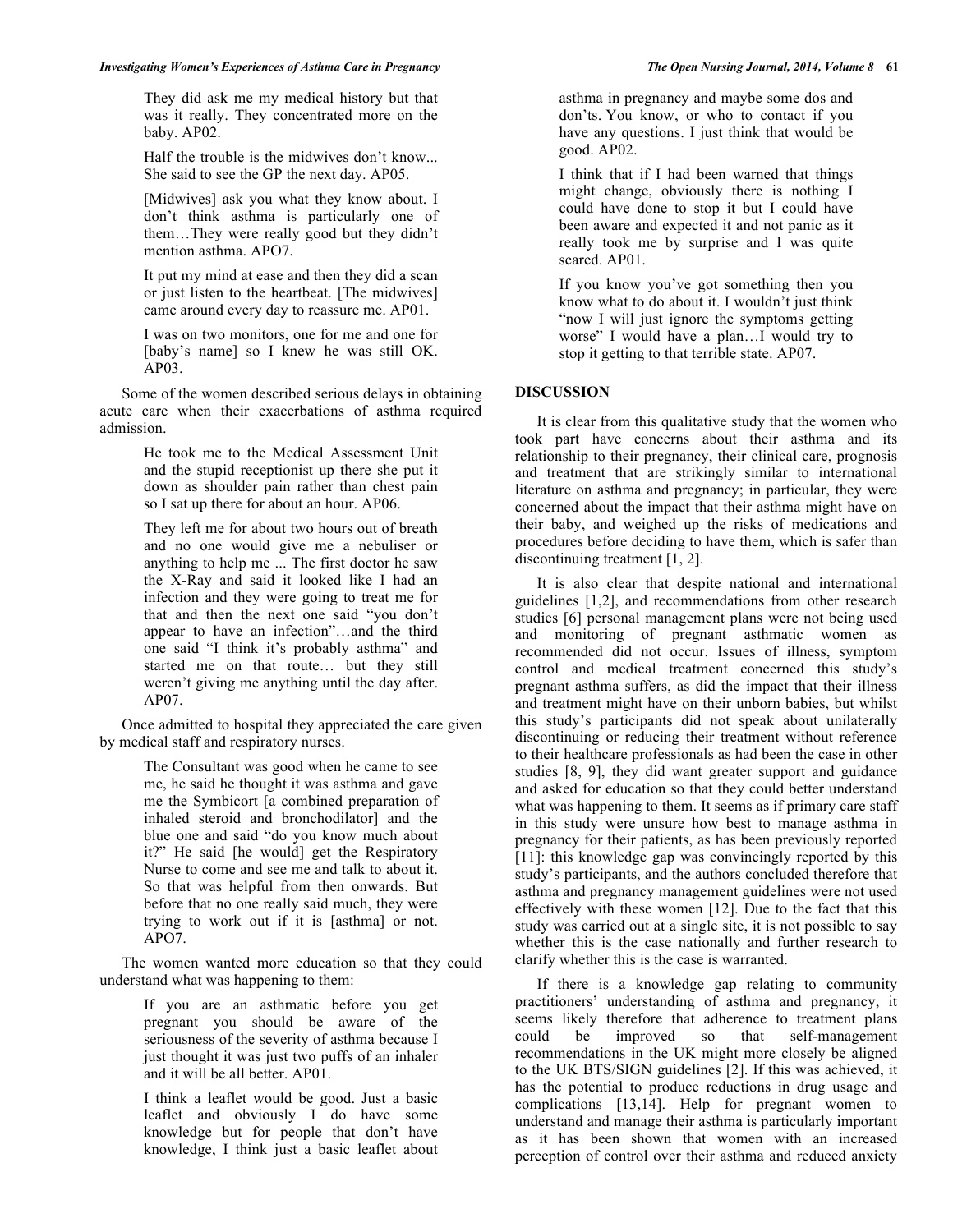have lessened risk of exacerbations, caesarean section, and preterm birth [20], and that active, individualised management strategies and include education and treatment can improve asthma care for women during pregnancy [21]. Improving maternal asthma outcomes during pregnancy is particularly important because it has been shown in a large Danish cohort study [22] that the long term consequences of poorly controlled asthma for the child can be severe and long-lasting: at baby cohort median age 6, asthma was associated with an increased risk of infectious and parasitic diseases, diseases of the nervous system, ear, respiratory system and skin, and other unconfirmed risks of endocrine, metabolic and digestive system diseases and malformations. Whilst one flaw with that study [22] is the use of dichotomous variables 'yes/no' to define symptoms of asthma during pregnancy which omits to measure the severity and number of exacerbations, these potential morbidities are a powerful stimulus for healthcare providers to aim at optimum asthma control for their pregnant asthmatic patients.

Implementing structured management plans has the potential to demonstrate measureable outcomes including degree of asthma control, oral corticosteroid use, asthma exacerbations and hospital admissions, work sickness rates, neonatal adverse events [23] and could provide a uniform approach to advice and support where this is lacking [24]. Indeed, similar to our study, it has been found elsewhere that midwives' current knowledge of asthma in pregnancy was highly variable, with few knowing the potential consequences of poor asthma management, or implementing consistent approaches to antenatal asthma management [25]. It has also be shown in a small doctoral thesis using an experimental design that a multidisciplinary model of care involving education, regular monitoring and follow-up in routine antenatal care can be valuable in improving asthma control [27].

### *Rigour and Credibility*

It is essential that qualitative research is rigorous and credible [6, 15, 17, 19], and in order to demonstrate this to be the case in this study, we adhered to three of the principles described by Cooper and Endicott [17], namely the need for an audit trail, saturation and inter rater reliability, as well as Caelli *et al.'s* [15] concepts of method congruence and reflexivity.

Regarding a research audit trial, full notes of recruitment and sampling activities were kept by CC, and notes made from all research team meetings and the decisions that occurred there. Regarding saturation, Cooper and Endicott [17] argue that between five and eight participants is usually a sufficient number for saturation to occur when there is a homogenous sample (as ours was), and indeed saturation was reached when seven women had been interviewed. Regarding inter rater reliability, two researchers (CC & GW) analysed the transcripts independently and compared analyses, producing consensus about the interpretation of data and the themes that emerged. On the issue of congruence between methods and methodology [15], it is clear that the choice of individual semi-structured interviews with asthmatic mothers was an appropriate data collection choice to gain in depth qualitative data [16] and helped us to

understand their issues and concerns about their asthma and pregnancy. As a generic qualitative research study, we sought to inherit no claims to knowledge derived from particular schools or philosophical traditions other than qualitative research itself, and this is justified and acceptable in health-related studies seeking analytic description [25].

Caelli *et al.* [15] further add the need for reflexivity in rigorous research reports: an element of reflexivity is widely regarded as required to demonstrate rigour [16] and the lead researcher (CC) continuously reflected upon her relationships with participants and how this might influence her analysis and interpretation of data.

Regarding rigour in data analysis, we used the Framework method [18] which is not aligned with a particular epistemological viewpoint or theoretical approach and therefore can be adapted for use in inductive or deductive analysis [26], and so was highly appropriate for our descriptive purposes.

# **CONCLUSION**

These findings are interesting to others nationally and internationally because of the prevalence of maternal asthma, and illustrate participants' experiences concerning their asthma care and their views on its improvement. This small qualitative study shows that recently-delivered asthmatic mothers identified their asthma care as variable, with some examples of good care but clear areas where care could be improved if international clinical guidelines [1,2] were fully implemented to inform individual patient management plans.

That pregnant asthmatic women have concerns about their care and treatment is understandable: pregnancy is a worrying time on many fronts and asthma increases these anxieties. These anxieties may be alleviated by a better understanding of asthma amongst community personnel who care for pregnant women, as they could then more effectively educate pregnant asthmatic women, and this finding supports previous studies [20, 21, 24].

Better asthma control also has potential beneficial consequences for off-spring in terms of reducing their risk of many childhood diseases [22]. It is possible that improving education could be achieved by joint working between tertiary care Respiratory Nurse Specialists and primary care Midwives, General Practitioners and Practice Nurses, and further research investigate should investigate the potential for practice development in this area. This joint working could fruitfully examine the implementation of national and international guidelines [1,2] and the construction of a care pathway for asthma in pregnancy [24], which could improve asthma control [27].

### **AUTHORS' CONTRIBUTIONS**

CC, GW, BK, MD & DH all contributed to the proposal development.

CC collected and analysed the data, contributed to the manuscript.

GW provided academic support to CC, contributed to data analysis and wrote the manuscript.